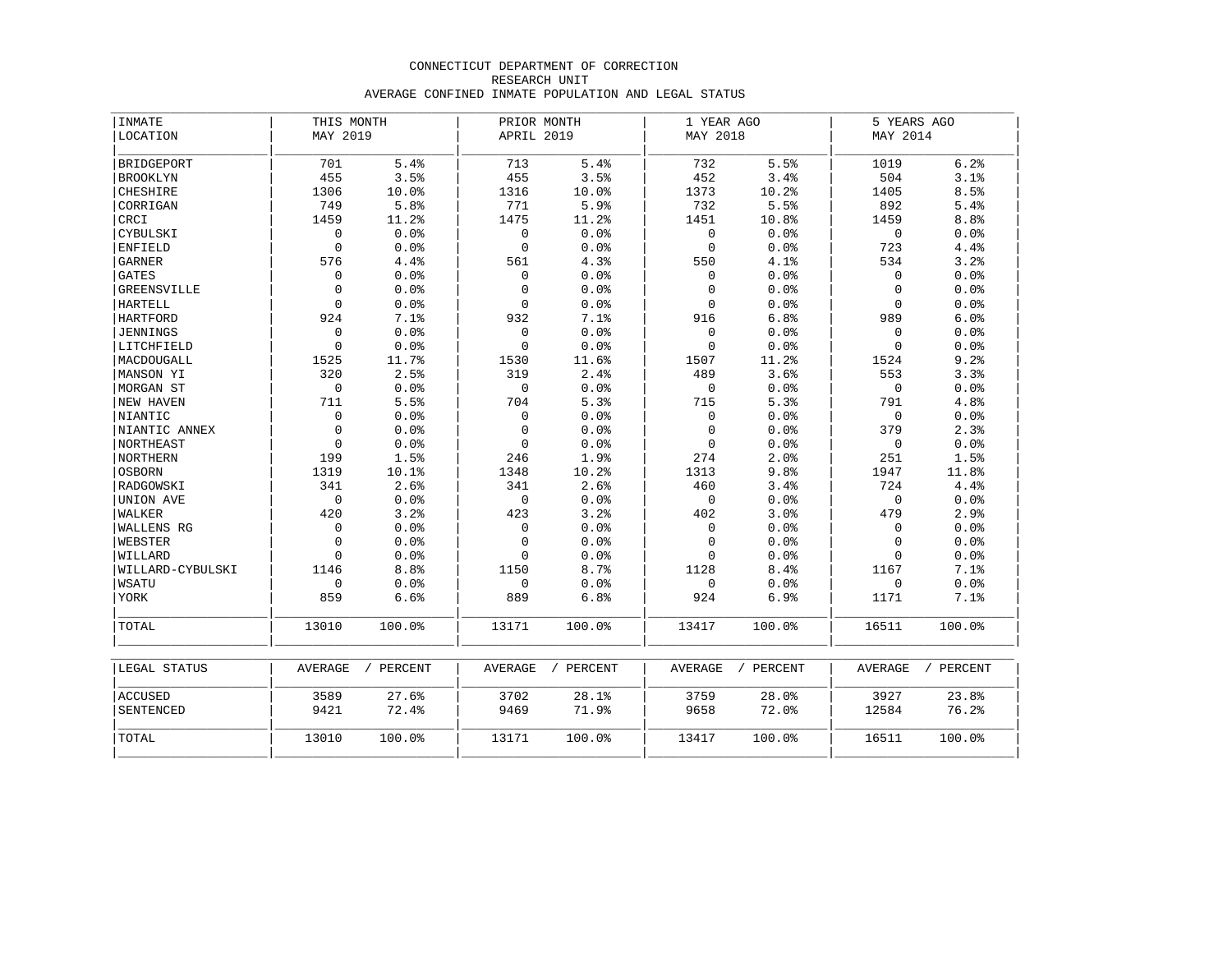#### 1 CONNECTICUT DEPARTMENT OF CORRECTION- RESEARCH GENDER DISTRIBUTION AMONG CORRECTIONAL FACILITIES POPULATION CONFINED JUNE 1, 2019

#### The FREQ Procedure

#### Table of FACILITY by SEX

FACILITY(CURRENT\*LOCATION) SEX

### Frequency | FEMALE | MALE | Total -----------------+--------+--------+ MANSON YI | 0 | 318 | 318 -----------------+--------+--------+ WALKER RC | 0 | 404 | 404 -----------------+--------+--------+ OSBORN CI | 0 | 1314 | 1314 -----------------+--------+--------+ ROBINSON CI | 0 | 1431 | 1431 -----------------+--------+--------+ HARTFORD CC | 0 | 935 | 935 -----------------+--------+--------+ NEW HAVEN CC | 0 | 723 | 723 -----------------+--------+--------+ BRIDGEPORT CC | 0 | 711 | 711 -----------------+--------+--------+ RADGOWSKI | 0 | 338 | 338 -----------------+--------+--------+ CHESHIRE CI | 0 | 1326 | 1326 -----------------+--------+--------+ BROOKLYN CI | 0 | 450 | 450 -----------------+--------+--------+ GARNER | 0 | 588 | 588 -----------------+--------+--------+ MACDOUGALL | 0 | 1518 | 1518 -----------------+--------+--------+ YORK CI | 884 | 0 | 884 -----------------+--------+--------+ CORRIGAN CI | 0 | 744 | 744 -----------------+--------+--------+ NORTHERN CI | 0 | 167 | 167 -----------------+--------+--------+ WILLARD-CYBULSKI | 0 | 1151 | 1151 -----------------+--------+--------+ Total 884 12118 13002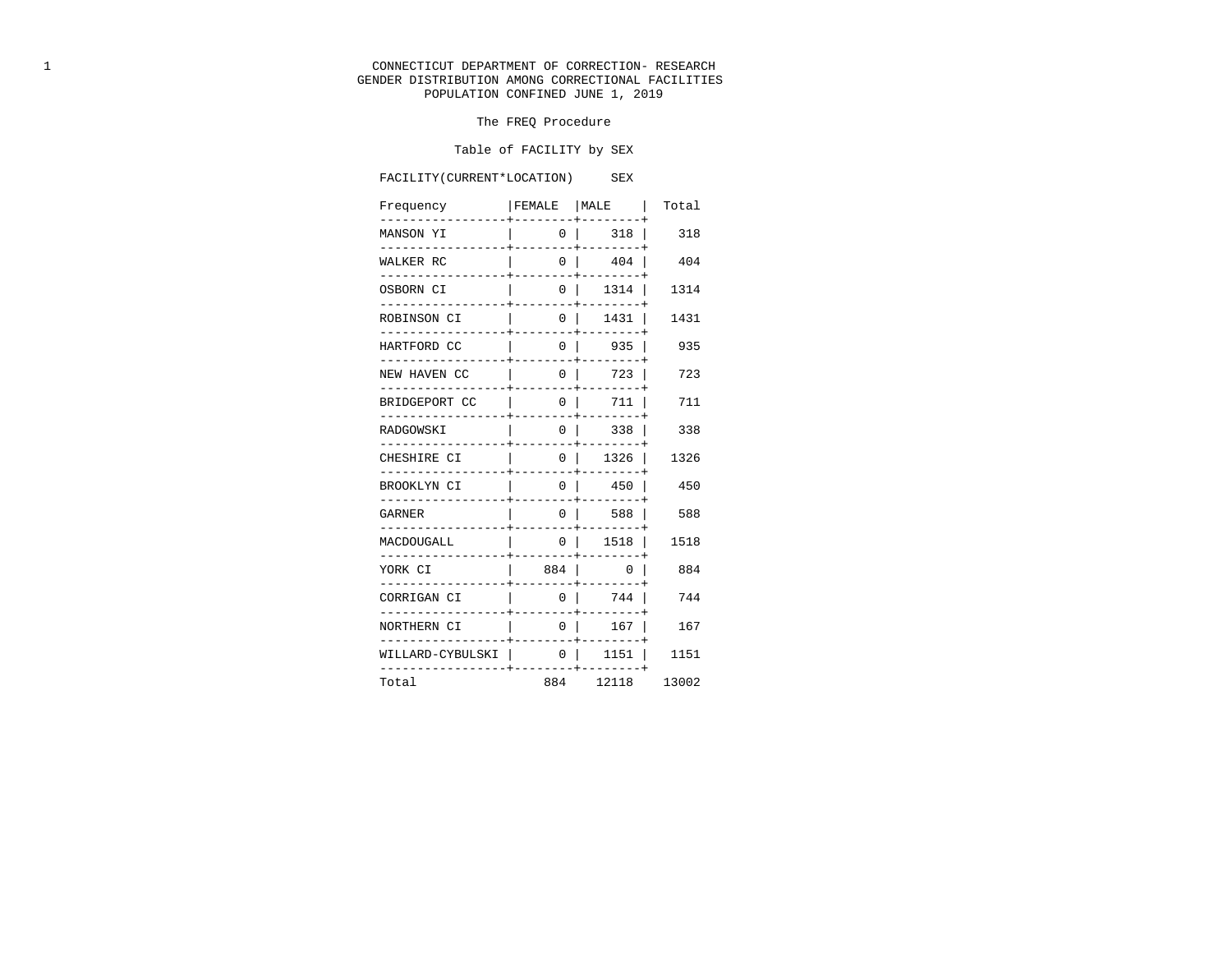# 1 CONNECTICUT DEPARTMENT OF CORRECTION- RESEARCH LEGAL STATUS WITHIN CORRECTIONAL FACILITIES POPULATION CONFINED JUNE 1, 2019

### The FREQ Procedure

### Table of FACILITY by STATUS

# FACILITY(CURRENT\*LOCATION) STATUS

| Frequency<br>Row Pct | SENT            | ACCUSED                | FEDERAL                | Total |
|----------------------|-----------------|------------------------|------------------------|-------|
| MANSON YI            | 146<br>45.91    | 172<br>54.09           | $\overline{0}$<br>0.00 | 318   |
| WALKER RC            | 304<br>75.25    | 96<br>23.76            | $\overline{4}$<br>0.99 | 404   |
| OSBORN CI            | 1234  <br>93.91 | 35<br>2.66             | 45<br>3.42             | 1314  |
| ROBINSON CI          | 1390<br>97.13   | 1<br>0.07              | 40<br>2.80             | 1431  |
| HARTFORD CC          | 162<br>17.33    | 710<br>75.94           | 63<br>6.74             | 935   |
| NEW HAVEN CC         | 96<br>13.28     | 563<br>77.87           | 64<br>8.85             | 723   |
| BRIDGEPORT CC        | 99<br>13.92     | 579<br>81.43           | 33<br>4.64             | 711   |
| RADGOWSKI            | 332<br>98.22    | $\overline{0}$<br>0.00 | 6<br>1.78              | 338   |
| Total<br>(Continued) | 9401            | 3191                   | 410                    | 13002 |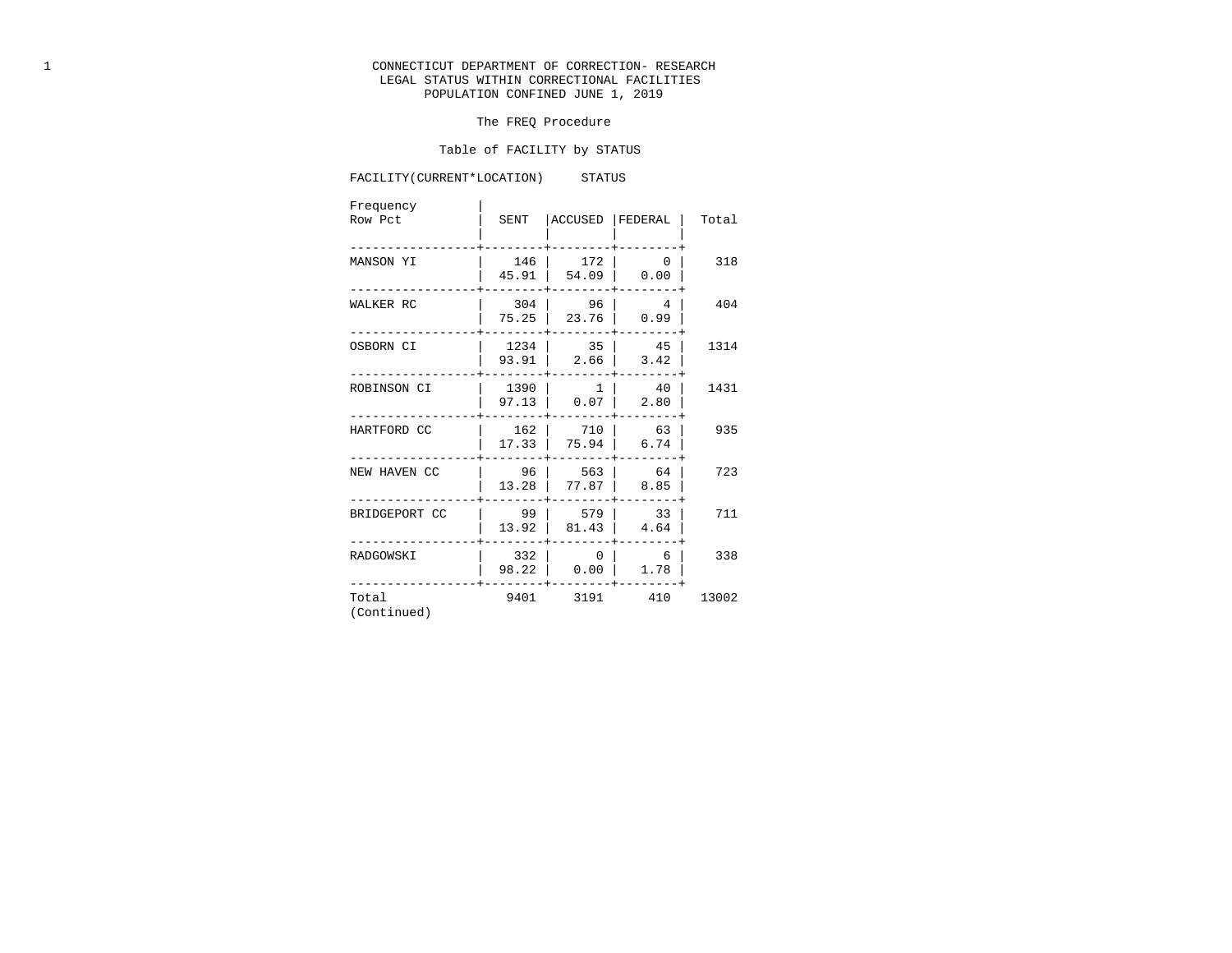# 1 CONNECTICUT DEPARTMENT OF CORRECTION- RESEARCH LEGAL STATUS WITHIN CORRECTIONAL FACILITIES POPULATION CONFINED JUNE 1, 2019

### The FREQ Procedure

### Table of FACILITY by STATUS

# FACILITY(CURRENT\*LOCATION) STATUS

| Frequency<br>Row Pct | SENT                              | ACCUSED                | FEDERAL                          | Total |
|----------------------|-----------------------------------|------------------------|----------------------------------|-------|
| CHESHIRE CI          | 1284<br>96.83                     | 18<br>1.36             | 24<br>1.81                       | 1326  |
| BROOKLYN CI          | 438<br>97.33                      | $\overline{0}$<br>0.00 | 12<br>2.67                       | 450   |
| GARNER               | 439<br>74.66                      | 136<br>23.13           | 13<br>2.21                       | 588   |
| MACDOUGALL           | 1367<br>90.05                     | 114<br>7.51            | 37<br>2.44                       | 1518  |
| YORK CI              | 568<br>64.25                      | 307<br>34.73           | $\overline{9}$<br>1.02           | 884   |
| CORRIGAN CI          | 349<br>46.91                      | 365<br>49.06           | 30<br>4.03                       | 744   |
| NORTHERN CI          | 72<br>43.11                       | 95<br>56.89            | $\overline{\phantom{0}}$<br>0.00 | 167   |
|                      | WILLARD-CYBULSKI<br>1121<br>97.39 | $\overline{0}$<br>0.00 | 30<br>2.61                       | 1151  |
| Total                | 9401                              |                        | 3191 410                         | 13002 |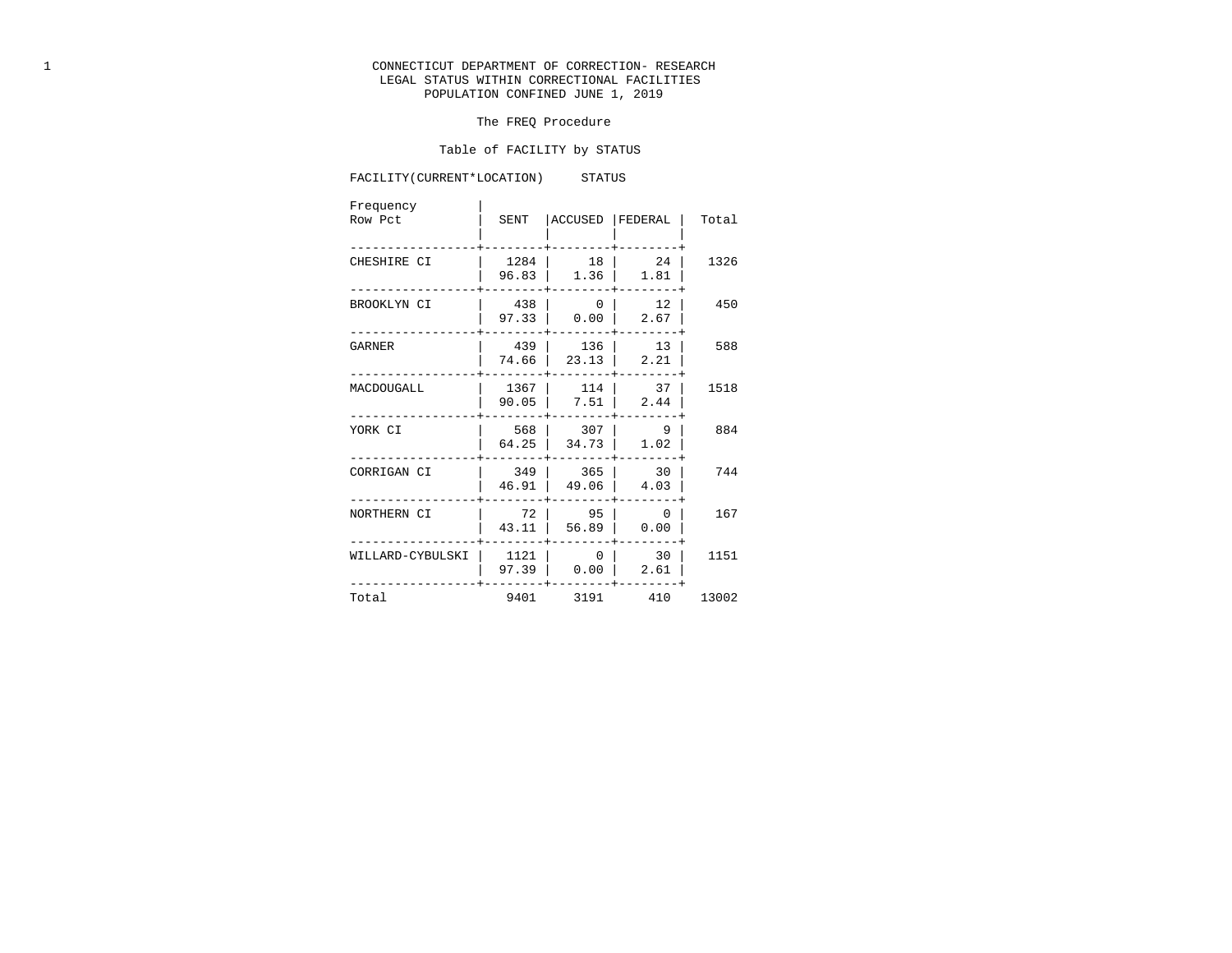### 1 CONNECTICUT DEPARTMENT OF CORRECTION- RESEARCH RACIAL DISTRIBUTION AMONG CORRECTIONAL FACILITIES POPULATION CONFINED JUNE 1, 2019

### The FREQ Procedure

### Table of FACILITY by RACE

### FACILITY(CURRENT\*LOCATION) RACE

| Frequency<br>Row Pct | WHITE        | BLACK        | HISPANIC AMER IND ASIAN |                                  |                        | Total |
|----------------------|--------------|--------------|-------------------------|----------------------------------|------------------------|-------|
| MANSON YI            | 58<br>18.24  | 158<br>49.69 | 99<br>31.13             | 1<br>0.31                        | 2<br>0.63              | 318   |
| WALKER RC            | 117<br>28.96 | 173<br>42.82 | 113<br>27.97            | $\overline{0}$<br>0.00           | 1<br>0.25              | 404   |
| OSBORN CI            | 486<br>36.99 | 524<br>39.88 | 294<br>22.37            | 6<br>0.46                        | $\overline{4}$<br>0.30 | 1314  |
| ROBINSON CI          | 405<br>28.30 | 631<br>44.10 | 381<br>26.62            | $-5$<br>0.35                     | 9<br>0.63              | 1431  |
| HARTFORD CC          | 266<br>28.45 | 355<br>37.97 | 301<br>32.19            | 1<br>0.11                        | 12<br>1.28             | 935   |
| NEW HAVEN CC         | 206<br>28.49 | 324<br>44.81 | 188<br>26.00            | $\overline{\phantom{a}}$<br>0.41 | 2<br>0.28              | 723   |
| BRIDGEPORT CC        | 174<br>24.47 | 331<br>46.55 | 199<br>27.99            | 1<br>0.14                        | 6<br>0.84              | 711   |
| RADGOWSKI            | 62<br>18.34  | 184<br>54.44 | 90<br>26.63             | 1<br>0.30                        | 1<br>0.30              | 338   |
| Total<br>(Continued) | 3888         | 5579         | 3417                    | 43                               | 75                     | 13002 |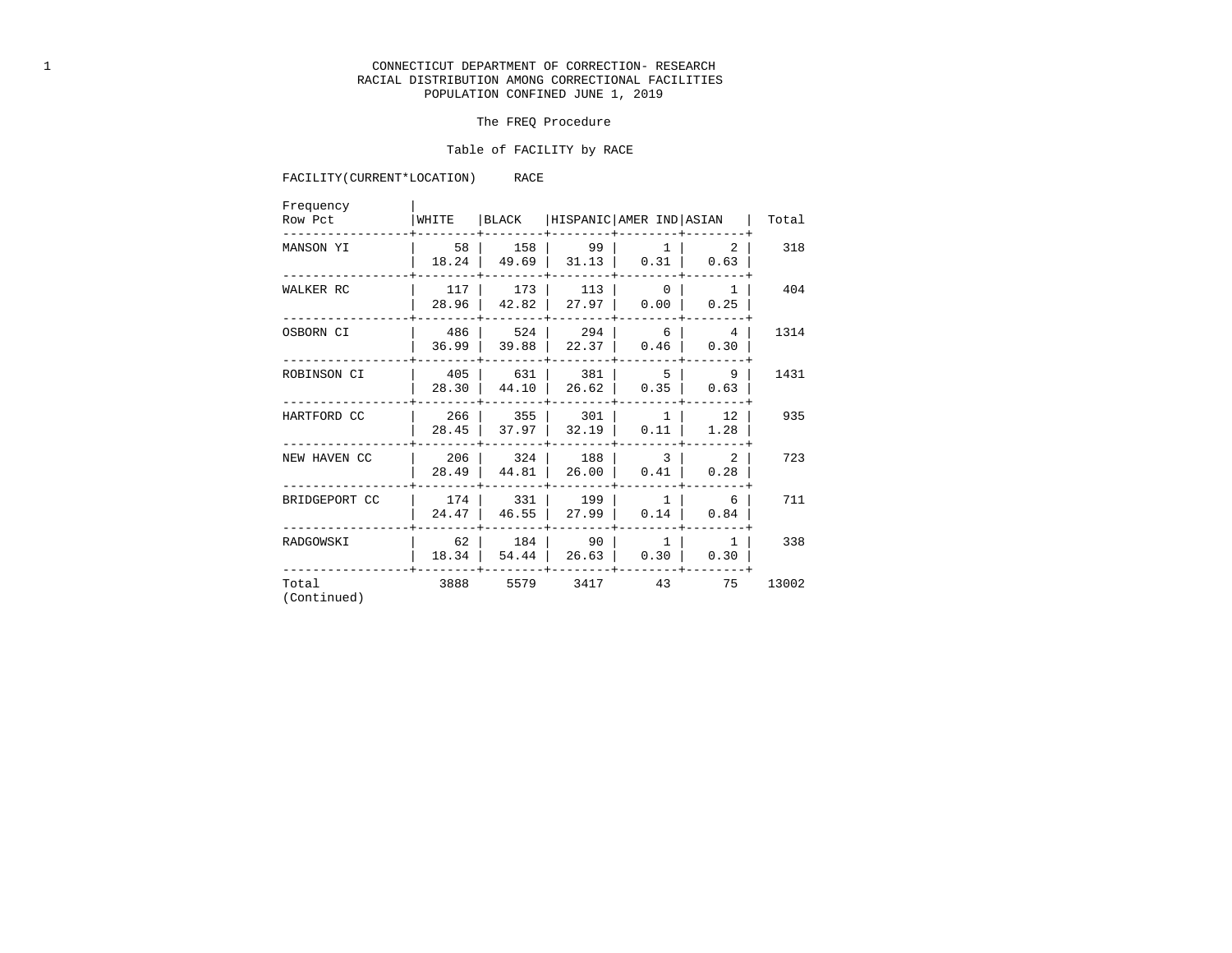### 1 CONNECTICUT DEPARTMENT OF CORRECTION- RESEARCH RACIAL DISTRIBUTION AMONG CORRECTIONAL FACILITIES POPULATION CONFINED JUNE 1, 2019

### The FREQ Procedure

### Table of FACILITY by RACE

### FACILITY(CURRENT\*LOCATION) RACE

| Frequency<br>Row Pct | WHITE        | BLACK        | HISPANIC AMER IND ASIAN |                      |           | Total |
|----------------------|--------------|--------------|-------------------------|----------------------|-----------|-------|
| CHESHIRE CI          | 328<br>24.74 | 611<br>46.08 | 374<br>28.21            | 7<br>0.53            | 6<br>0.45 | 1326  |
| BROOKLYN CI          | 164<br>36.44 | 148<br>32.89 | 134<br>29.78            | $\mathbf{1}$<br>0.22 | 3<br>0.67 | 450   |
| GARNER               | 156<br>26.53 | 287<br>48.81 | 137<br>23.30            | 4<br>0.68            | 4<br>0.68 | 588   |
| MACDOUGALL           | 381<br>25.10 | 703<br>46.31 | 427<br>28.13            | 4<br>0.26            | 3<br>0.20 | 1518  |
| YORK CI              | 454<br>51.36 | 232<br>26.24 | 187<br>21.15            | 3<br>0.34            | 8<br>0.90 | 884   |
| CORRIGAN CI          | 261<br>35.08 | 296<br>39.78 | 178<br>23.92            | 4<br>0.54            | 5<br>0.67 | 744   |
| NORTHERN CI          | 21<br>12.57  | 97<br>58.08  | 47<br>28.14             | $\Omega$<br>0.00     | 2<br>1.20 | 167   |
| WILLARD-CYBULSKI     | 349<br>30.32 | 525<br>45.61 | 268<br>23.28            | 2<br>0.17            | 0.61      | 1151  |
| Total                | 3888         | 5579         | 3417                    | 43                   | 75        | 13002 |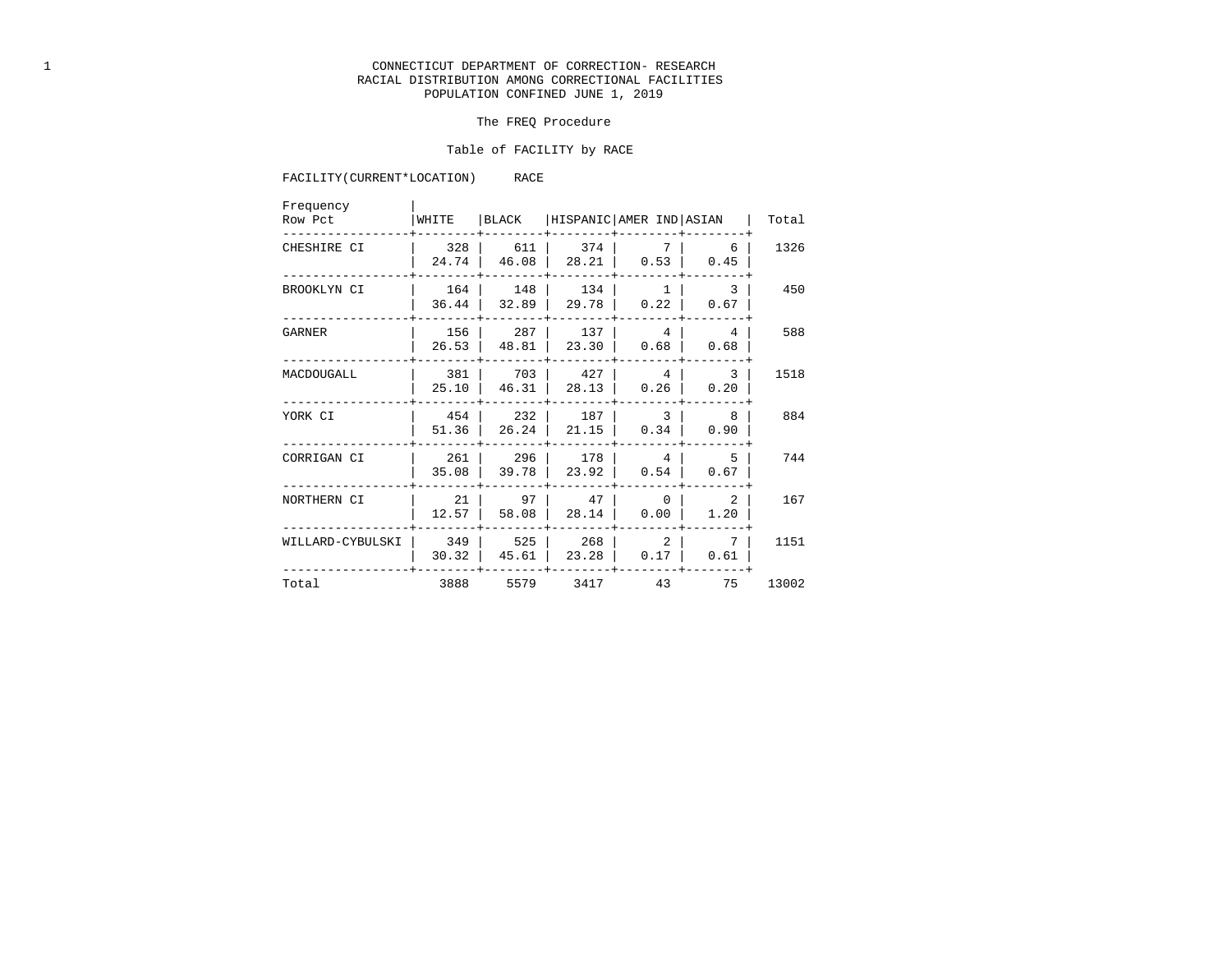# 1 CONNECTICUT DEPARTMENT OF CORRECTION- RESEARCH AGE DISTRIBUTION AMONG CORRECTIONAL FACILITIES POPULATION CONFINED JUNE 1, 2019

### The FREQ Procedure

### Table of FACILITY by AGEGROUP

| FACILITY (CURRENT*LOCATION) | AGEGROUP |
|-----------------------------|----------|
|-----------------------------|----------|

| Frequency<br>Row Pct | $14 - 15$               | $16 - 17$            | $18 - 20$    | 21                     | $22 - 24$        | $25 - 27$        | $28 - 30$        | $31 - 35$        | $36 - 45$        | $46 - 60$        | l> 60            | Total |
|----------------------|-------------------------|----------------------|--------------|------------------------|------------------|------------------|------------------|------------------|------------------|------------------|------------------|-------|
| MANSON YI            | $4\overline{ }$<br>1.26 | 45<br>14.15          | 219<br>68.87 | 50<br>15.72            | $\Omega$<br>0.00 | $\Omega$<br>0.00 | $\Omega$<br>0.00 | $\Omega$<br>0.00 | $\Omega$<br>0.00 | $\Omega$<br>0.00 | $\Omega$<br>0.00 | 318   |
| WALKER RC            | $\Omega$<br>0.00        | $\mathbf{0}$<br>0.00 | 11<br>2.72   | $7^{\circ}$<br>1.73    | 44<br>10.89      | 49<br>12.13      | 60<br>14.85      | 63<br>15.59      | 105<br>25.99     | 57<br>14.11      | 8<br>1.98        | 404   |
| OSBORN CI            | $\Omega$<br>0.00        | $\mathbf{0}$<br>0.00 | 7<br>0.53    | 11<br>0.84             | 63<br>4.79       | 70<br>5.33       | 77<br>5.86       | 198<br>15.07     | 333<br>25.34     | 436<br>33.18     | 119<br>9.06      | 1314  |
| ROBINSON CI          | $\Omega$<br>0.00        | $\Omega$<br>0.00     | 13<br>0.91   | 9<br>0.63              | 122<br>8.53      | 173<br>12.09     | 200<br>13.98     | 301<br>21.03     | 376<br>26.28     | 218<br>15.23     | 19<br>1.33       | 1431  |
| HARTFORD CC          | $\Omega$<br>0.00        | $\mathbf 0$<br>0.00  | 24<br>2.57   | 25<br>2.67             | 70<br>7.49       | 101<br>10.80     | 110<br>11.76     | 194<br>20.75     | 241<br>25.78     | 150<br>16.04     | 20<br>2.14       | 935   |
| NEW HAVEN CC         | $\Omega$<br>0.00        | $\Omega$<br>0.00     | 14<br>1.94   | 20<br>2.77             | 68<br>9.41       | 79<br>10.93      | 72<br>9.96       | 120<br>16.60     | 196<br>27.11     | 136<br>18.81     | 18<br>2.49       | 723   |
| BRIDGEPORT CC        | $\Omega$<br>0.00        | $\Omega$<br>0.00     | 25<br>3.52   | 16<br>2.25             | 66<br>9.28       | 60<br>8.44       | 69<br>9.70       | 125<br>17.58     | 158<br>22.22     | 168<br>23.63     | 24<br>3.38       | 711   |
| RADGOWSKI            | $\Omega$<br>0.00        | $\Omega$<br>0.00     | 5<br>1.48    | $\overline{a}$<br>0.59 | 24<br>7.10       | 38<br>11.24      | 51<br>15.09      | 65<br>19.23      | 107<br>31.66     | 44<br>13.02      | 2<br>0.59        | 338   |
| Total<br>(Continued) | 5                       | 46                   | 428          | 246                    | 980              | 1256             | 1396             | 2201             | 3294             | 2641             | 509              | 13002 |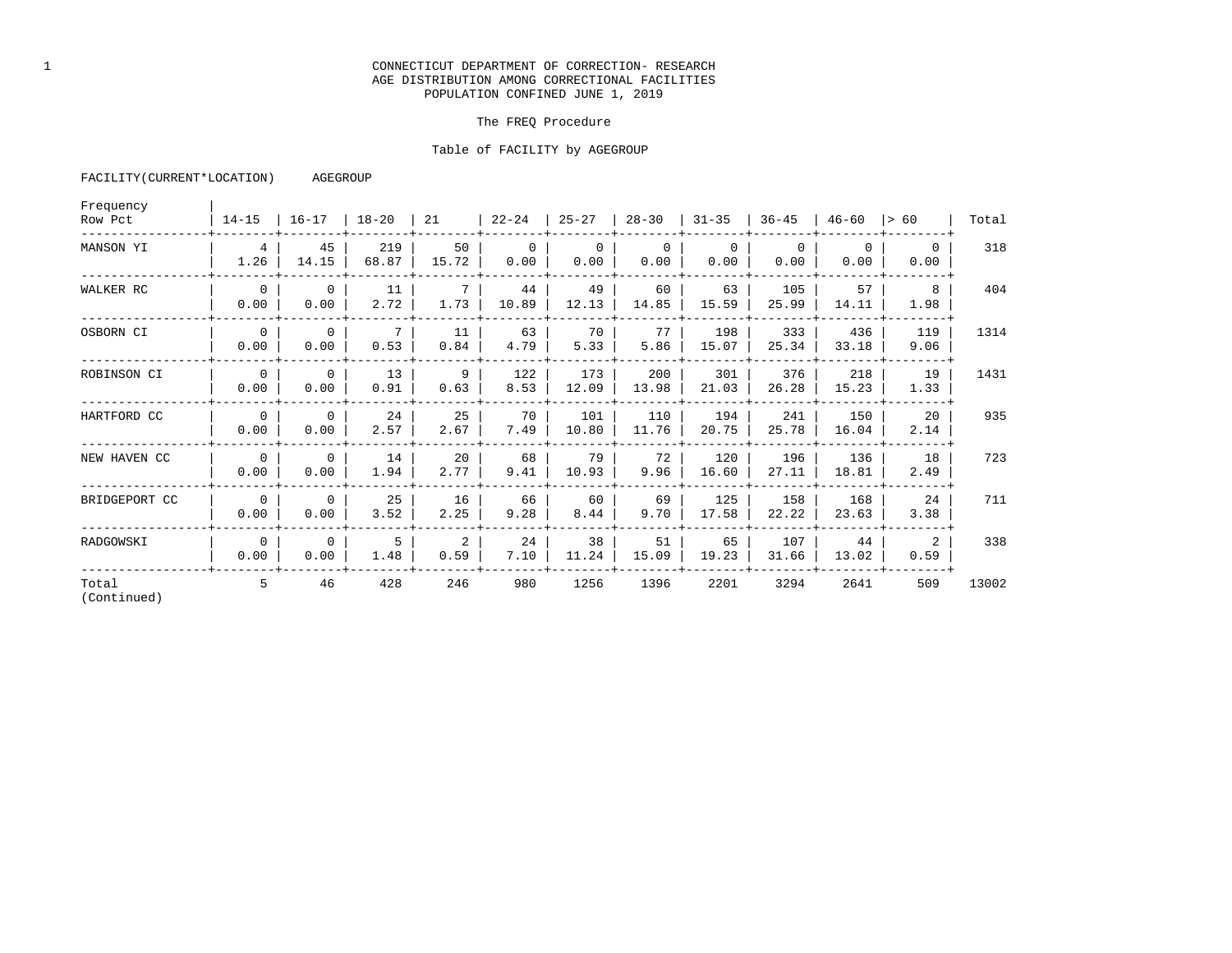### 1 CONNECTICUT DEPARTMENT OF CORRECTION- RESEARCH AGE DISTRIBUTION AMONG CORRECTIONAL FACILITIES POPULATION CONFINED JUNE 1, 2019

### The FREQ Procedure

### Table of FACILITY by AGEGROUP

| Frequency<br>Row Pct | $14 - 15$              | $16 - 17$            | $18-20$ 21 |                  | $ 22 - 24 $ | $25 - 27$    | $28 - 30$    | $31 - 35$    | $36 - 45$    | 46-60        | $\vert$ > 60 | Total |
|----------------------|------------------------|----------------------|------------|------------------|-------------|--------------|--------------|--------------|--------------|--------------|--------------|-------|
| CHESHIRE CI          | $\overline{0}$<br>0.00 | $\Omega$<br>0.00     | 26<br>1.96 | 28<br>2.11       | 106<br>7.99 | 150<br>11.31 | 133<br>10.03 | 221<br>16.67 | 342<br>25.79 | 269<br>20.29 | 51<br>3.85   | 1326  |
| BROOKLYN CI          | $\Omega$<br>0.00       | $\Omega$<br>0.00     | 2<br>0.44  | $\Omega$<br>0.00 | 28<br>6.22  | 41<br>9.11   | 46<br>10.22  | 69<br>15.33  | 139<br>30.89 | 108<br>24.00 | 17<br>3.78   | 450   |
| GARNER               | $\Omega$<br>0.00       | $\mathbf{0}$<br>0.00 | 7<br>1.19  | 12<br>2.04       | 48<br>8.16  | 52<br>8.84   | 70<br>11.90  | 96<br>16.33  | 153<br>26.02 | 126<br>21.43 | 24<br>4.08   | 588   |
| MACDOUGALL           | $\overline{0}$<br>0.00 | $\Omega$<br>0.00     | 21<br>1.38 | 17<br>1.12       | 108<br>7.11 | 118<br>7.77  | 151<br>9.95  | 207<br>13.64 | 396<br>26.09 | 378<br>24.90 | 122<br>8.04  | 1518  |
| YORK CI              | 0.11                   | 1<br>0.11            | 15<br>1.70 | 14<br>1.58       | 59<br>6.67  | 85<br>9.62   | 102<br>11.54 | 185<br>20.93 | 245<br>27.71 | 159<br>17.99 | 18<br>2.04   | 884   |
| CORRIGAN CI          | $\Omega$<br>0.00       | $\Omega$<br>0.00     | 24<br>3.23 | 16<br>2.15       | 66<br>8.87  | 92<br>12.37  | 94<br>12.63  | 128<br>17.20 | 176<br>23.66 | 123<br>16.53 | 25<br>3.36   | 744   |
| NORTHERN CI          | $\Omega$<br>0.00       | $\Omega$<br>0.00     | 9<br>5.39  | 6<br>3.59        | 23<br>13.77 | 27<br>16.17  | 20<br>11.98  | 31<br>18.56  | 31<br>18.56  | 18<br>10.78  | 2<br>1.20    | 167   |
| WILLARD-CYBULSKI     | $\Omega$<br>0.00       | $\Omega$<br>0.00     | 6<br>0.52  | 13<br>1.13       | 85<br>7.38  | 121<br>10.51 | 141<br>12.25 | 198<br>17.20 | 296<br>25.72 | 251<br>21.81 | 40<br>3.48   | 1151  |
| Total                | .5                     | 46                   | 428        | 246              | 980         | 1256         | 1396         | 2201         | 3294         | 2641         | 509          | 13002 |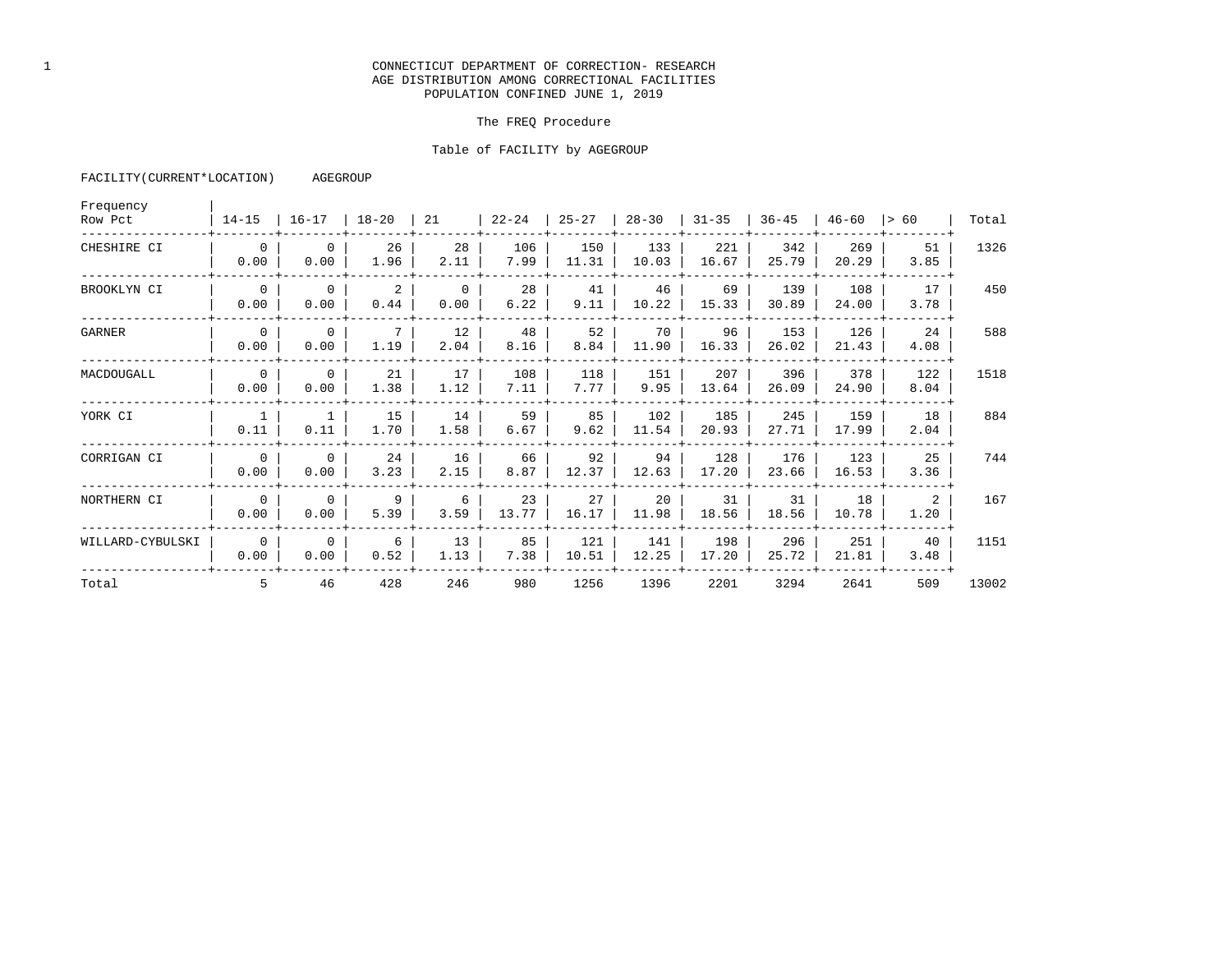# 1 CONNECTICUT DEPARTMENT OF CORRECTION- RESEARCH RACIAL DISTRIBUTION AMONG FIELD SERVICE POPULATIONS POPULATION SUPERVISED JUNE 1, 2019

### The FREQ Procedure

### Table of PROGNAME by RACE

| PROGNAME             | RACE         |                                           |                         |                        |                         |       |
|----------------------|--------------|-------------------------------------------|-------------------------|------------------------|-------------------------|-------|
| Frequency<br>Row Pct | WHITE        | BLACK                                     | HISPANIC AMER IND ASIAN |                        |                         | Total |
| DUI/HOME CONFINE     | 83<br>79.05  | 14<br>13.33                               | 7<br>6.67               | $\Omega$<br>0.00       | ı<br>0.95               | 105   |
| HALFWAY HOUSE        | 340<br>31.45 | 442<br>40.89                              | 295<br>27.29            | $\Omega$<br>0.00       | $4\overline{ }$<br>0.37 | 1081  |
| NURSING HOME         | 40.00        | $\overline{2}$<br>$\overline{2}$<br>40.00 | 1<br>20.00              | $\overline{0}$<br>0.00 | $\Omega$<br>0.00        | 5     |
| PAROLE COMPACT       | 36.97        | 62<br>61<br>37.58                         | 40<br>24.24             | $\Omega$<br>0.00       | 2<br>1.21               | 165   |
| SPECIAL PAROLE       | 27.80        | 564<br>794<br>39.13                       | 660<br>32.53            | 3<br>0.15              | 8<br>0.39               | 2029  |
| TRANSFER PAROLE      | 16<br>34.04  | 16<br>34.04                               | 14<br>29.79             | 1<br>2.13              | $\mathbf{0}$<br>0.00    | 47    |
| TRANSIT. PLACEMT     | 38.10        | 20<br>24<br>31.75                         | 18<br>28.57             | 1.59                   | $\overline{0}$<br>0.00  | 63    |
| TRANSIT. SUPRVSN     | 41.55        | 182<br>159<br>36.30                       | 95<br>21.69             | $\overline{1}$<br>0.23 | $\overline{1}$<br>0.23  | 438   |
| Total                |              | 1272<br>1509                              | 1130                    | 6                      | 16                      | 3933  |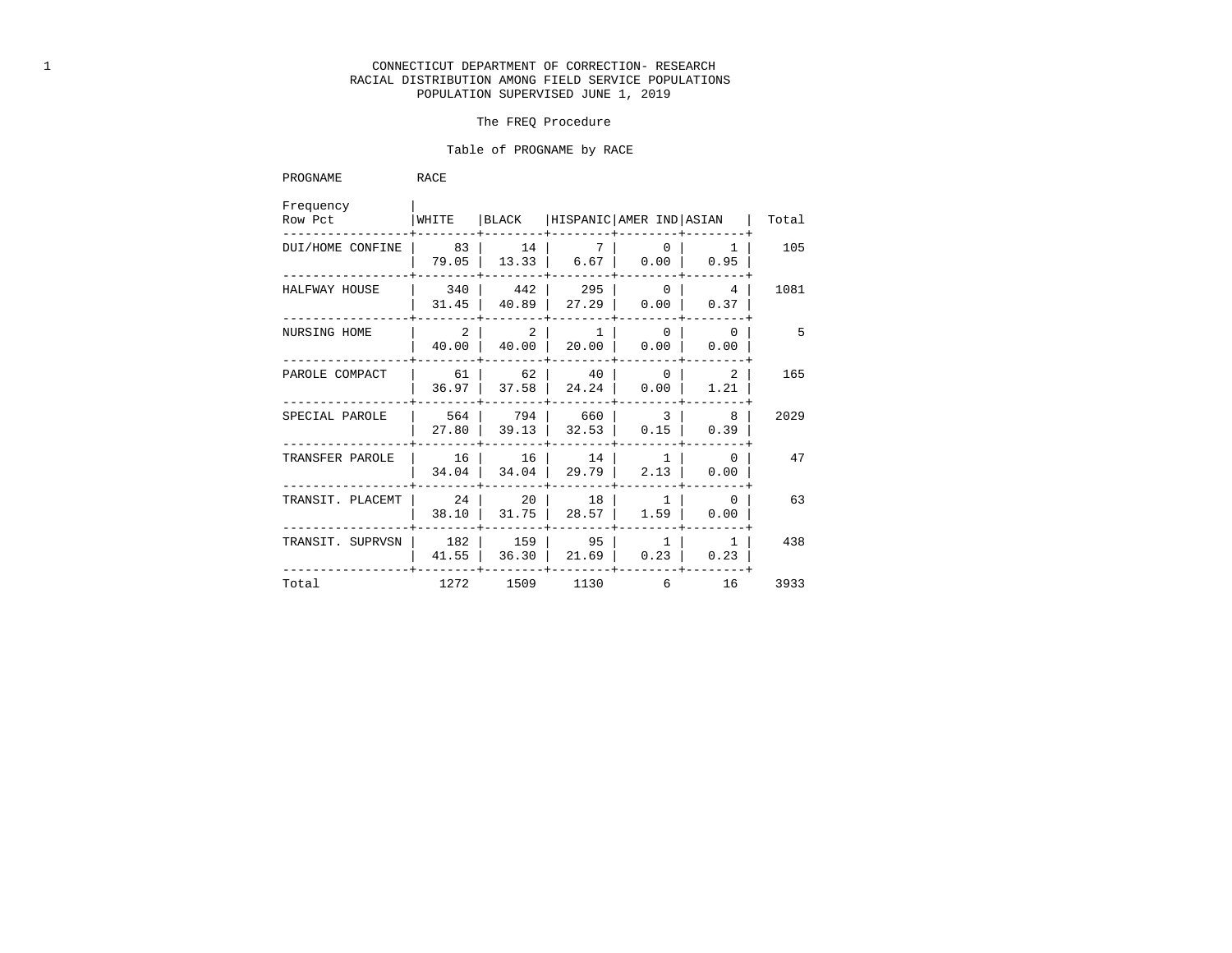# 1 CONNECTICUT DEPARTMENT OF CORRECTION- RESEARCH GENDER DISTRIBUTION AMONG FIELD SERVICE POPULATIONS POPULATION SUPERVISED JUNE 1, 2019

### The FREQ Procedure

### Table of PROGNAME by SEX

| PROGNAME             | SEX                    |                  |       |
|----------------------|------------------------|------------------|-------|
| Frequency<br>Row Pct | FEMALE                 | MALE             | Total |
| DUI/HOME CONFINE     | 19<br>18.10            | 86<br>81.90      | 105   |
| HALFWAY HOUSE        | 115<br>10.64           | 966<br>89.36     | 1081  |
| NURSING HOME         | 1<br>20.00             | 4<br>80.00       | $-5$  |
| PAROLE COMPACT       | 18<br>10.91            | 147<br>89.09     | 165   |
| SPECIAL PAROLE       | 93<br>4.58             | 1936<br>95.42    | 2029  |
| TRANSFER PAROLE      | $\overline{4}$<br>8.51 | 43<br>91.49      | 47    |
| TRANSIT. PLACEMT     | 13<br>20.63            | 50<br>79.37      | 63    |
| TRANSIT. SUPRVSN     | 60<br>13.70            | 378<br>86.30     | 438   |
| Total                | 323                    | $-- - +$<br>3610 | 3933  |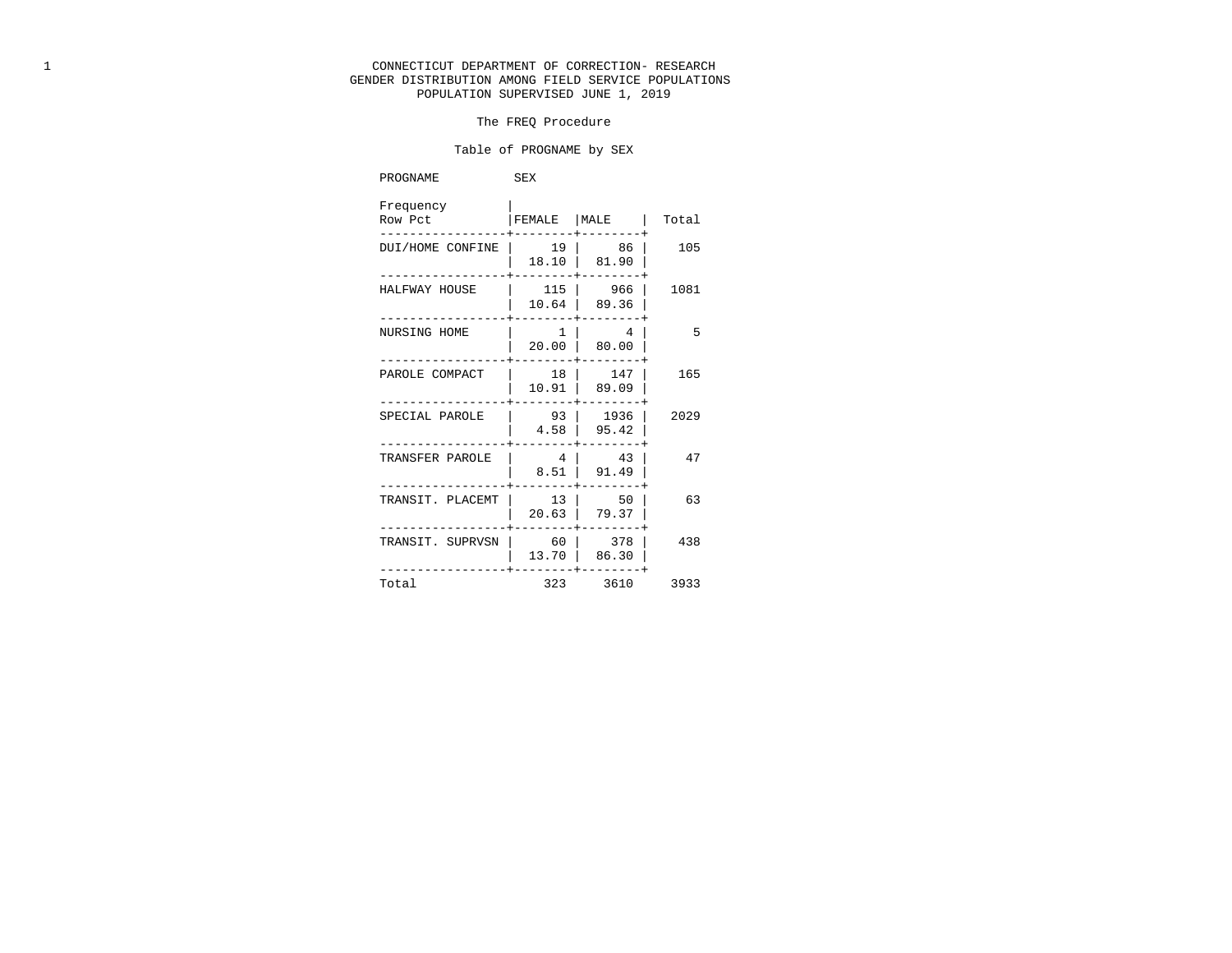# 1 CONNECTICUT DEPARTMENT OF CORRECTION- RESEARCH FIELD SERVICE POPULATIONS POPULATION SUPERVISED JUNE 1, 2019

# The FREQ Procedure

| PROGNAME            | Frequency | Percent | Cumulative<br>Frequency | Cumulative<br>Percent |
|---------------------|-----------|---------|-------------------------|-----------------------|
| DUI/HOME CONFINE    | 105       | 2.67    | 105                     | 2.67                  |
| HALFWAY HOUSE       | 1081      | 27.49   | 1186                    | 30.16                 |
| NURSING HOME        | 5         | 0.13    | 1191                    | 30.28                 |
| PAROLE COMPACT      | 165       | 4.20    | 1356                    | 34.48                 |
| SPECIAL PAROLE      | 2029      | 51.59   | 3385                    | 86.07                 |
| TRANSFER PAROLE     | 47        | 1.20    | 3432                    | 87.26                 |
| TRANSIT. PLACEMT    | 63        | 1.60    | 3495                    | 88.86                 |
| TRANSIT.<br>SUPRVSN | 438       | 11.14   | 3933                    | 100.00                |